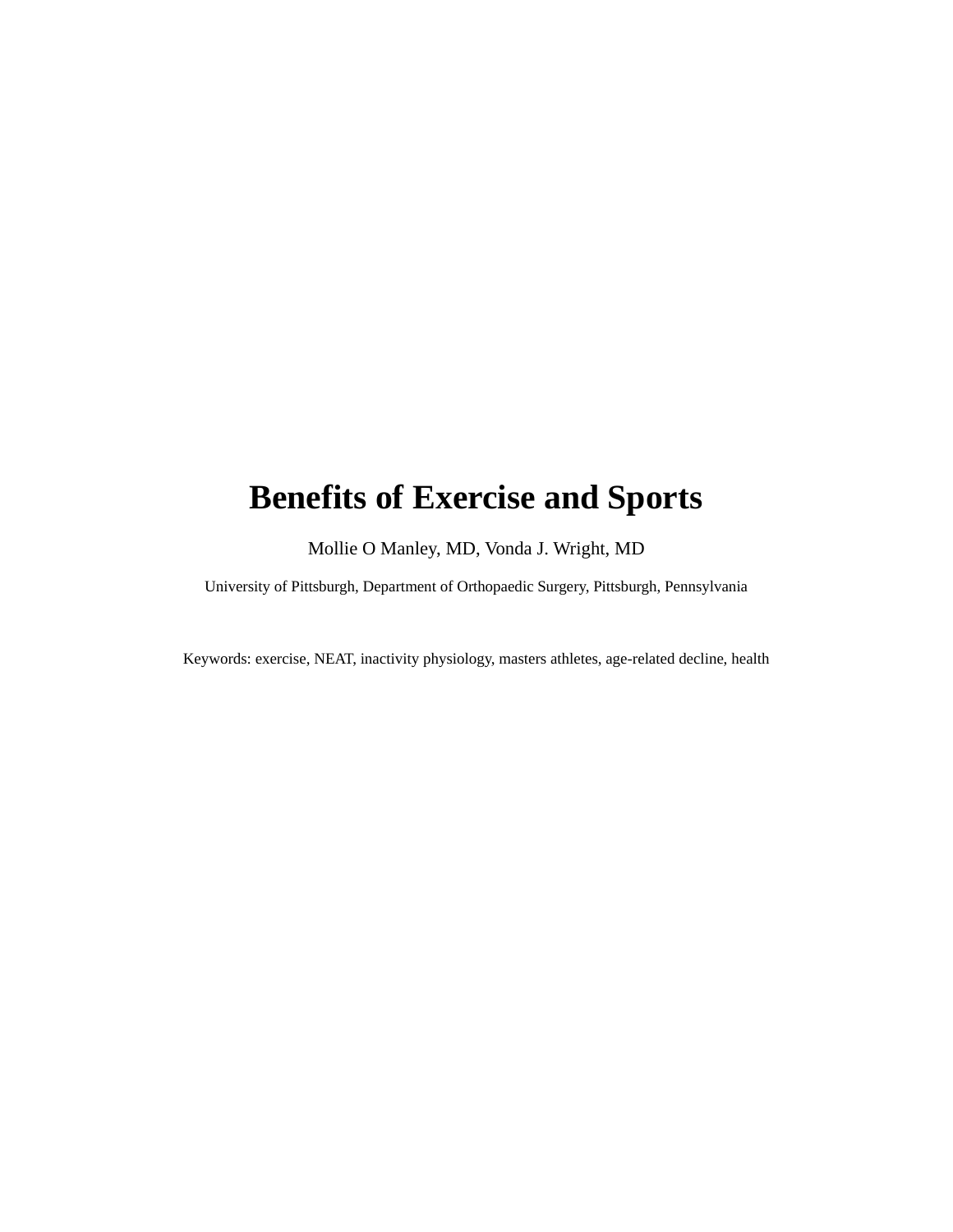The benefits of exercise and sport are much more than just a nice physique. In our modern "connected" life we to ride out our days stuck in one position. This inactivity leads to increase incidence of diabetes, heart disease, and death. A new branch of exercise physiology, inactivity physiology, inevitably emerged studying the increasingly chair ridden society. A study of 10,224 healthy men and 3120 healthy women from JAMA demonstrated a marked decrease in mortality with higher fitness levels [1]. In addition to mortality, exercise helps us live out our lives with a higher quality of life. Insurance companies are recognizing exercise as a way to cut costs for seniors. Several major health insurance companies are offering free gym memberships to seniors. The program has cut reportedly cut sedentary behavior down by 70% (www.silversneakers.com). This senior population, masters athletes, have an improved quality of life and healthier life due to their dedication to exercising. Exercising is a major factor in delaying the aging process for the heart, lungs, and musculoskeletal system.

#### **The NEAT Way to Increase Metabolism**

A study of sedentariness at work demonstrated that people sit an average of 8-12 hours a day [2]. The concerning part is that these same people sit 7-9 hours on their leisure days, meaning they are more active when outside of work, but still are planted for the majority of the week. The sedentary life style of work and play has been shown to decrease metabolism. The energy used in normal daily life is known as non-exercise activity thermogenesis or NEAT. NEAT has recently been targeted as a key to decreasing weight and promoting healthy life style. NEAT is a factor that can be directly decreased by inactivity. Levine has shown that obesity is associated with a lower NEAT and obese individuals walk and stand 2 ½ less than lean sedentary people [3] . To target this Levine has used the approach of STRIPE: Select a NEAT activity, Targeted-define goals, Rewards identified, Identify barriers and remove them, Plan NEAT activity, Evaluate adherence and efficacy [4]. Ways to increase the a person's NEAT in the office vary from walking to a coworkers desk instead of calling, climbing the stairs, using a balance ball as an office chair, and taking breaks to stand. A more extreme solution in the office place is to use "active" computer workstations, computers with stationary bikes and treadmills attached. At home similar techniques can be applied: playing active video games, watching TV on a treadmill or bike, talk with friends on walks instead of the phone, using push lawn mowers, and many other small changes can lead to increased NEAT and weight loss.

Lean people walk 3.5 miles more than obese in a study on nonexercise normal day walking. This makes sense that the obese walk less, but more importantly with increased weight gain walking decreases further [5]. Clearly this is a double edged sword because with inactivity comes health concerns that make exercise more difficult to safely perform. However, as Levine states in his book "Move a Little Lose a Lot" small increases in the daily activity, the NEAT, weight loss will ensue stopping the downward spiral of weight gain and inactivity. The question can then be asked, do lean people eat less or is their energy expenditure more? To study this a group of rats were breed selectively due to their resistant to obesity[6]. These rats and controls were fed high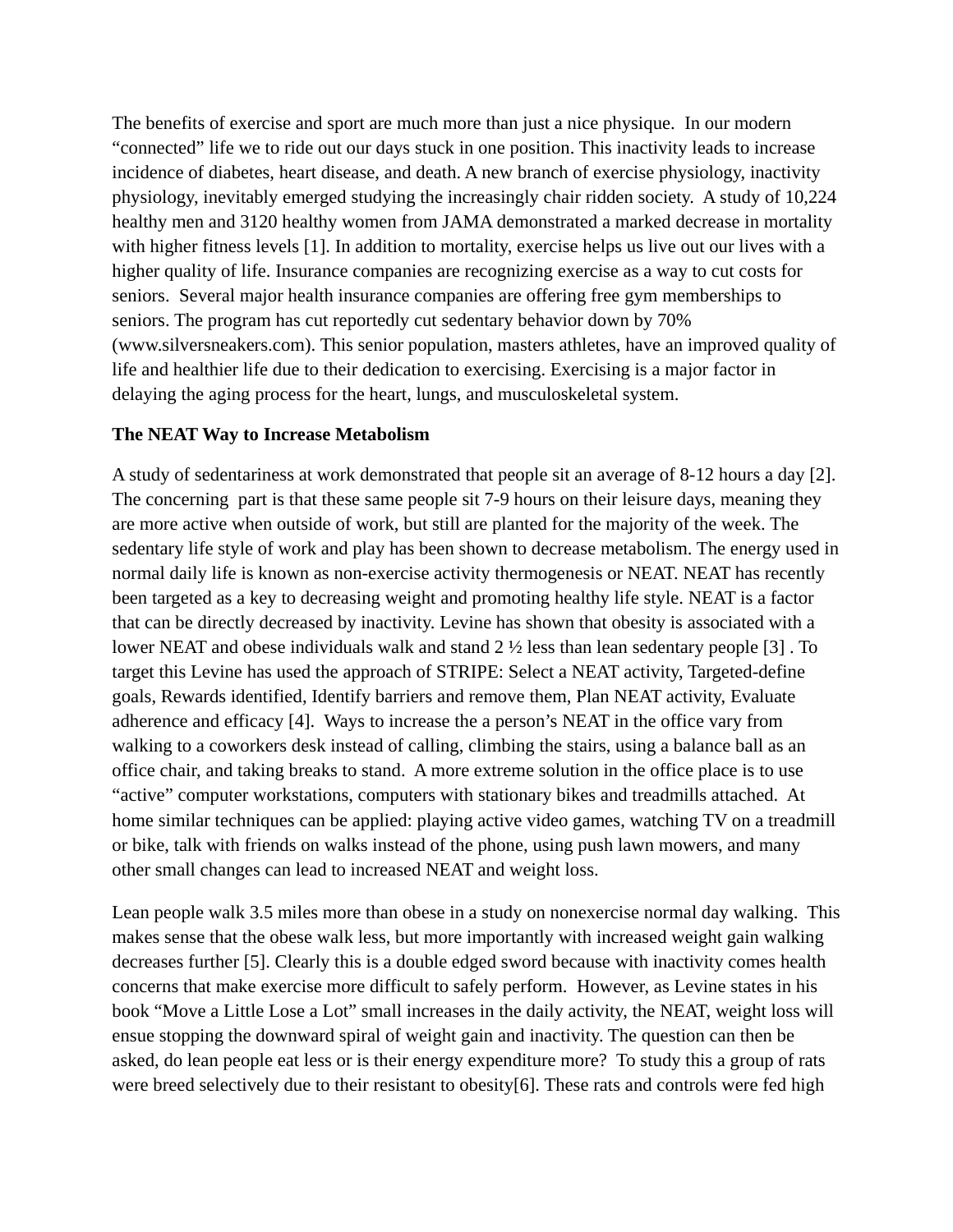fat diets. The lean rats did not gain weight which supported the theory that lean rats had a higher usage of energy. It was found that lean rats and people had a higher daily level of activity which was measured as endurance capacity. To measure the endurance capacity a sedentary group of people used a treadmill test to obtain their oxygen consumption, VO2max, which is correlated to endurance capacity[6]. Not surprising, lean people had a higher VO2max demonstrating that they are more active throughout a normal day, they have a higher NEAT. This article is not suggesting that the only cause of obesity is daily activity or endurance capacity, but it is simply testing theories on why lean people despite similar caloric intake, remain lean.

## **Inactivity and Health Problems**

A new aspect of physiology has emerged to study this harmful trend of increasingly sedentary live, inactivity physiology. The basic principles of inactivity physiology are that sitting more and performing less nonexercise activity can cause a decrease in fitness and increase in mortality. Also that the body's response to inactivity varies greatly versus the body's cellular/molecular response to exercise. Furthermore the response to exercise in an inactive person would differ from a person that had a more active baseline. A few epidemiologic studies have been done demonstrating this fact that inactivity leads to increased risk for coronary vascular disease and death. A British professor in the 1950s made the observation that deaths from heart disease were more common in people with sedentary jobs [7]. He then studied a few groups of people to find this hypothesis true. First, he studied the conductors and drivers of London's double-decker buses. He found that the active conductors versus the sedentary drivers of the double-decker buses had lower incidence against coronary heart disease. Then he was able to reproduce this study in active postmen versus sedentary telephonists and other desk government workers. The physique of a conductor was overall more lean and the waist band size smaller than the drivers. This abdominal obesity became known as central obesity. After accounting for weight, age, and height the rate of sudden death from coronary heart disease (CAD) was 2 times higher in the drivers, even if they had "slim" physique [8]. As expected, the conductors had lower low density lipoprotein (LDL) cholesterol and triglyceride levels. Further studies of fitness level and heart disease demonstrated that regardless of body mass index (BMI) low fitness levels lead to increased risk of coronary heart disease (CHD) and mortality; the authors even stated that a low fitness level was comparable to diabetes as a health morbidity contributor [9].

In addition to increased cardiovascular morbidity, inactivity has been shown to be a detriment to other areas of health as well. A high level of exercise in postmenopausal women has shown to decrease breast cancer risks [10]. Maintaining a waist circumference below 102 cm and moderate intensity physical activity is associated with sustaining proper erectile function [11]. Asthma has been shown to decrease physical activity in adults, in this population there is a higher number of emergency room visits, use of medication/inhalers, sleep issues, and inability to go to work [12].Interestingly, a prospective study showed that asymptomatic children with low physical fitness had increased development of asthma in adolescence[13].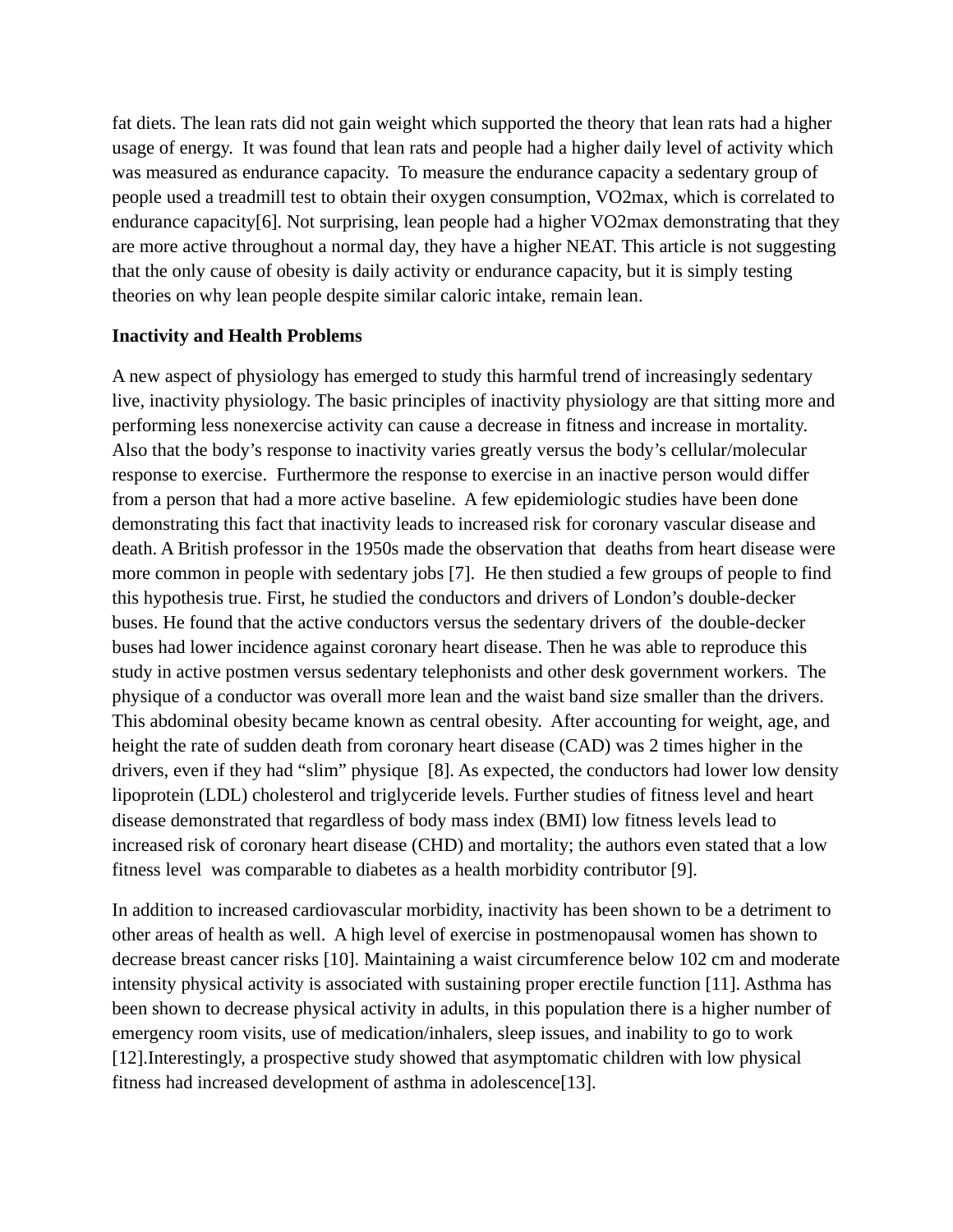It was speculated that inactivity lead to an increase in systemic inflammation. Another study demonstrated tumor necrosis factor alpha and C-reactive protein, inflammatory reactants, increased with inactivity, further supporting the fact that a low level of systemic inflammation increases a sedentary lifestyle [14]. This systemic inflammatory state is what is hypothesized to increase the risk for tumor growth, insulin resistance, and CHD. Exercise then acts as an antiinflammatory; skeletal muscles release various myokines that have endocrine and paracrine effects on visceral fat and fat oxidation signaling[15]. A molecular study by Hamilton demonstrated decreasing the daily low level activity lead to a change in the cellular regulation of skeletal muscle lipoprotein lipase, a protein that is important in triglyceride catabolism and high density lipoprotein (HDL) cholesterol [16]. Inactivity in essence decreases muscle lipoprotein lipase, decreases the HDL concentration, and decreases triglyceride uptake. In this study when sedentary people added vigorous exercise to their daily routine they did not have as much affect on the skeletal muscle lipoprotein lipase as did increasing baseline activity. In another study by Hamilton treadmill walking was shown to raise lipoprotein lipase by 8-fold within 4 hours after inactivity. [17] This perhaps is why even low level exercise such as walking, is beneficial in preventing heart disease.

## **Exercise in Seniors**

Athletes over 40, known as masters athletes, have been shown to have improved life expectance, life satisfaction, and improved overall health. A survey conducted by the Arthritis Foundation, 64 % of masters athletes reported feeling an average of 11 years younger than their actual age, while 40 % reported living a more healthy and physically fit lifestyle than in their 20's (chapter). It is interesting to note the later fact, that these incredibly active people are more fit as seniors. Moreover, 33 % of them boasted that they can beat their children in at least one sport. These people are not the exception, but the standard. All individuals have the chance to maintain this high quality of life and functional capacity throughout their lifespan if they chose to avoid a sedentary lifestyle. The sedentary lifestyle is quiet a detriment to aging, it has been shown that in sedentary people their health declines twice as fast as their age matched active counterparts.

Contrary to popular belief that older individuals can not exercise or remain active due to age, this has not been shown to be true until the seventh decade of life. In a study of track athletes aged 50 to 85 who participated in the 2001 National Summer Senior Games, running times across all distances declined with age. While this trend was expected, the surprising find was the small degree of performance decline that occurred with age. Until the age of 75, the observed decline was slow and linear, with decreases of less than 2 % per year. This decline was not found to be statistically significant. At age 75, however, the rate of decline jumped to approximately 8 %. This trend of performance decline with age is shown in Senior Olympians running the 100 meter dash. These results suggest that if disuse and disease are eliminated, individuals should be able to maintain high levels of functional independence until the age of 75[18]. Therefore, the loss of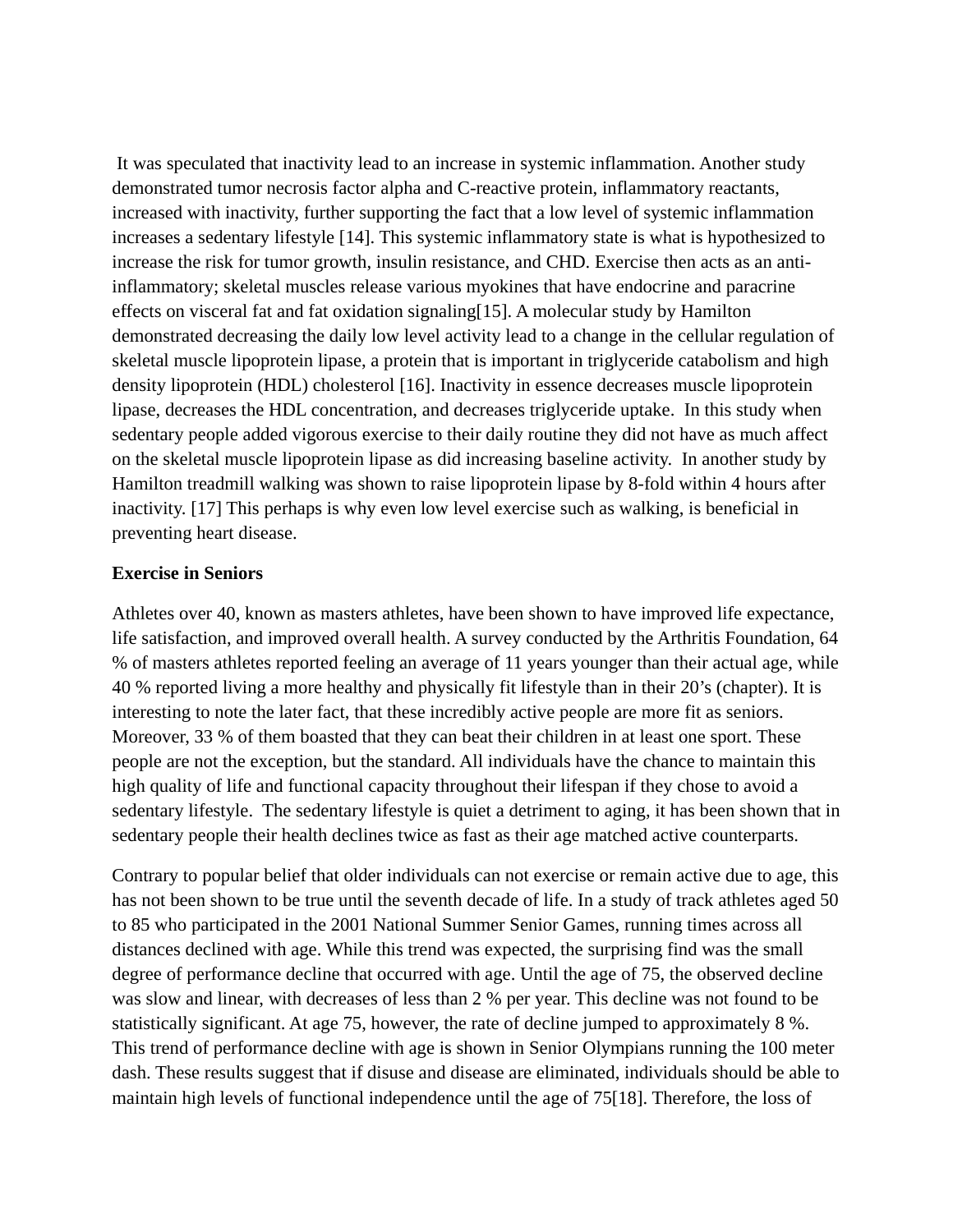independence before the age of 75 must be attributed to disuse, destructive lifestyle habits, disease or genetic predisposition. Although it has been shown in multiple studies that at age 75 the aging process becomes a factor in exercise, this still does not stop Senior Olympians. It is not uncommon for competitors to run into their 90s and more impressively, gain a position on the metal stand.

## **Health Benefits from Exercise**

These masters athletes are quite serious about fitness; although some aspects of aging they cannot ward off with exercise. The good news is that even if aging in inevitable, intense exercise has shown to slow its process.

## **Lungs**

With age the efficiency of oxygen delivery decreases which changes peak performance. Oxygen is a much more efficient energy producer than any other catabolic pathway. This change in performance with aging is attributed to lower lactate threshold, lower exercise efficiency, and lower VO2max. The VO2max is the most important factor, and a reduction in VO2max is the primary reason for a decline in functional endurance with aging. The VO2max decreases 5-15 % per decade after age 50; this decline is mainly because of changes in cardiac output. An intense endurance workout program can cut this decline of VO2max in half.

The lung tissue also changes with age and body abuse. The lungs become more stiff and cannot expand to hold the amount of air that a more elastic lung can hold. This capacity decreases by 250 milliliters per decade. Also, from age 20-70 the maximum breathing capacity declines by 40%. Smoking and asthma can also lead to decreasing the elasticity of the lungs. There is also a decline in the number of lung capillaries which further decreases oxygen exchange. With the combination of less elasticity and decreased capillaries, the lungs do not exchange oxygen for carbon dioxide in the blood as efficiently. The only way to decrease the damage to the lungs is to stop smoking.

#### Heart

The heart cannot take a moments rest in the 80+ years of life, it beats on average 80 times per minute and over 50 years this is 2.1 billion heartbeats. With all that daily work, it is not surprising that the heart ages. The maximum heart rate, heart muscle contractility, stroke volume all decline with age. Without an aerobic workout program that stresses the heart, the muscle, just like a bicep or quadriceps can weaken. Other control measures to keep the heart pumping strong are controlling blood pressure, emotional stress reduction, and as always a well balanced diet. The numbers can be frightening with 40% of deaths in people ages 65-74 from heart disease, and increases to a staggering 60% in people over 80 [19]. The cardiac output is only twice the resting capacity in an 80-year-old, while a 20-year-old has a 3.4 to 4 time the resting capacity. To increase cardiac output the heart pumps harder, in an older person this is a challenge as well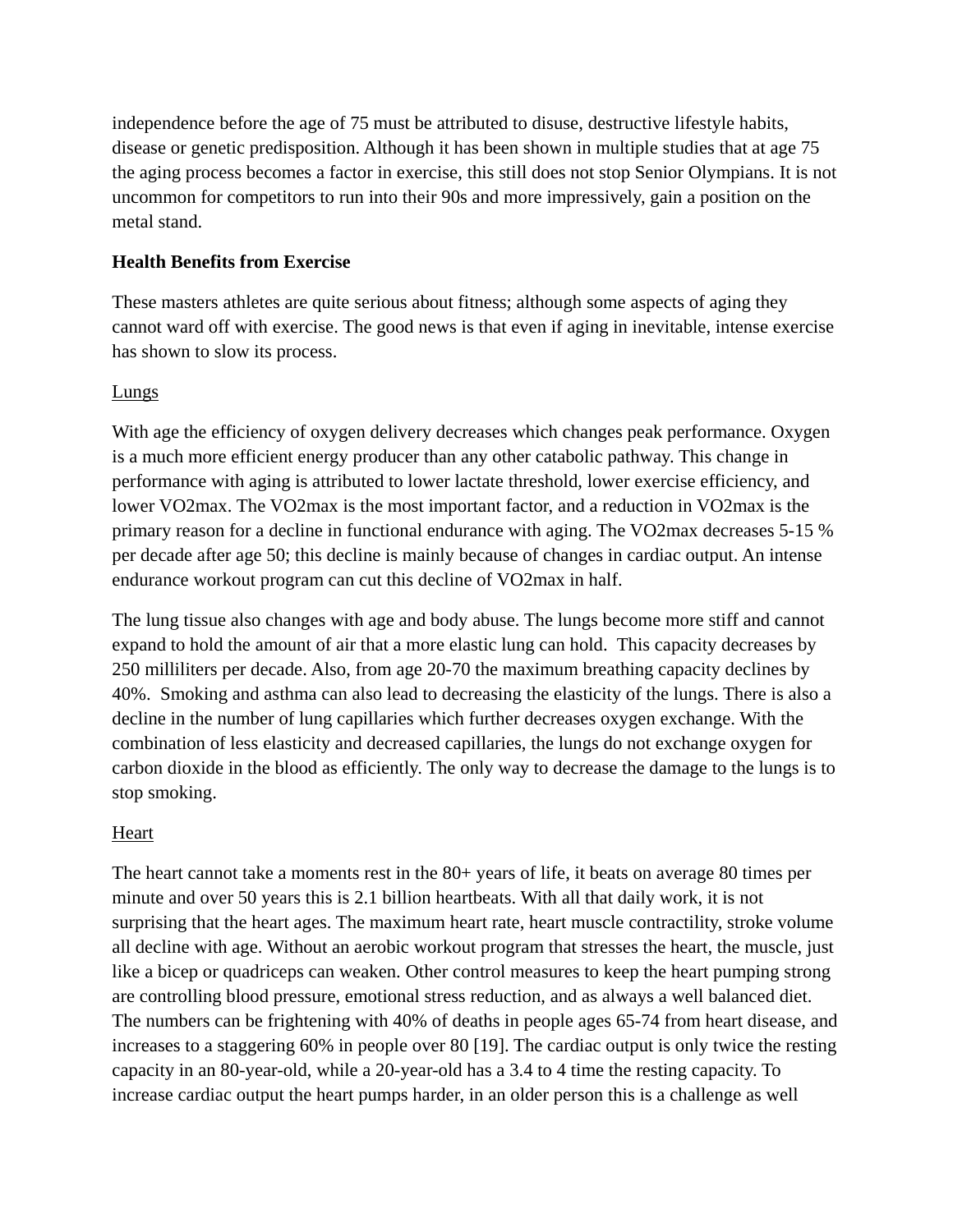because with age the arteries become less elastic, and therefore the blood pressure increases. To counter act the higher blood pressure the left ventricle become hypertrophied. This leads to a heart that can be up to 40% larger than a young person. The heart rate maximum decreases 1 beat per year after age 10 and the heart is not capable of beating as quickly, due to the aforementioned reasons. The good news is that the aging process on the heart can be delayed with an intense endurance workout program. This strengthens the heart and causing the resting heart rate to be lower because the heart muscle is more efficient. The muscle can make more forceful contractions to squeeze out the blood and therefore does not need to squeeze it as often.

In addition to arteries becoming less elastic they may harden due to build up cholesterol and calcium deposits. Diets high in fat and smoking can exacerbate this. The repeated theme of exercise and a well balanced diet can prevent narrowing of the arteries and help control blood pressure.

# Skeletal Muscle

Age related changes affect a muscle's overall power and strength. The changes seen are due to sarcopenia, a loss of lean muscle mass. This decreases the size of muscle fibers, leads to a loss of muscle cells, and decreases muscle flexibility [18]. Lean muscle mass starts to decrease at age 25 with a loss of muscle fibers and loss of fiber size, mostly fast twitch muscle [20]. By age 80 50% of lean muscle mass is lost. This dramatically increases with a sedentary lifestyle. More importantly with inactivity the muscle becomes replaced with fat [21]. However, an intense endurance workout program can again prevent age related changes. In a Swedish and Finnish study, the vastus lateralis of 18 to 84 year old male sprinters were studied and they found the typical age related reduction in the size of fast twitch fibers, but these fibers were preserved at a high level in the older runners [22].

Old muscle has the ability to hypertrophy, just like young muscle, if the muscle is exercised. Multiple studies have shown that high-intensity strength training results in substantial, continual increases in strength [23]. This has been shown true for deconditioned elderly as well. The strength training has been shown to be essential in keeping healthy muscles. A study of masters athletes that mainly partake in aerobic exercise for fitness had muscle composition similar to age matched sedentary controls. However masters athletes that had workout routines that included weight training had muscle composition similar to controls that were forty years younger. Other research has shown that regardless of age if people are using comparable training regimens this results in similar muscle composition. In essence, the aging process can go seemingly unnoticed with an intense and consistent strength training program.

# Bone

The loss of bone with aging is a big concern leading to many complications. Bone mineral density decreases with age, but risk factors such as inactivity, smoking, low calcium intake, and low sunlight exposure or vitamin D intake can accelerate bone loss. A decrease in bone mineral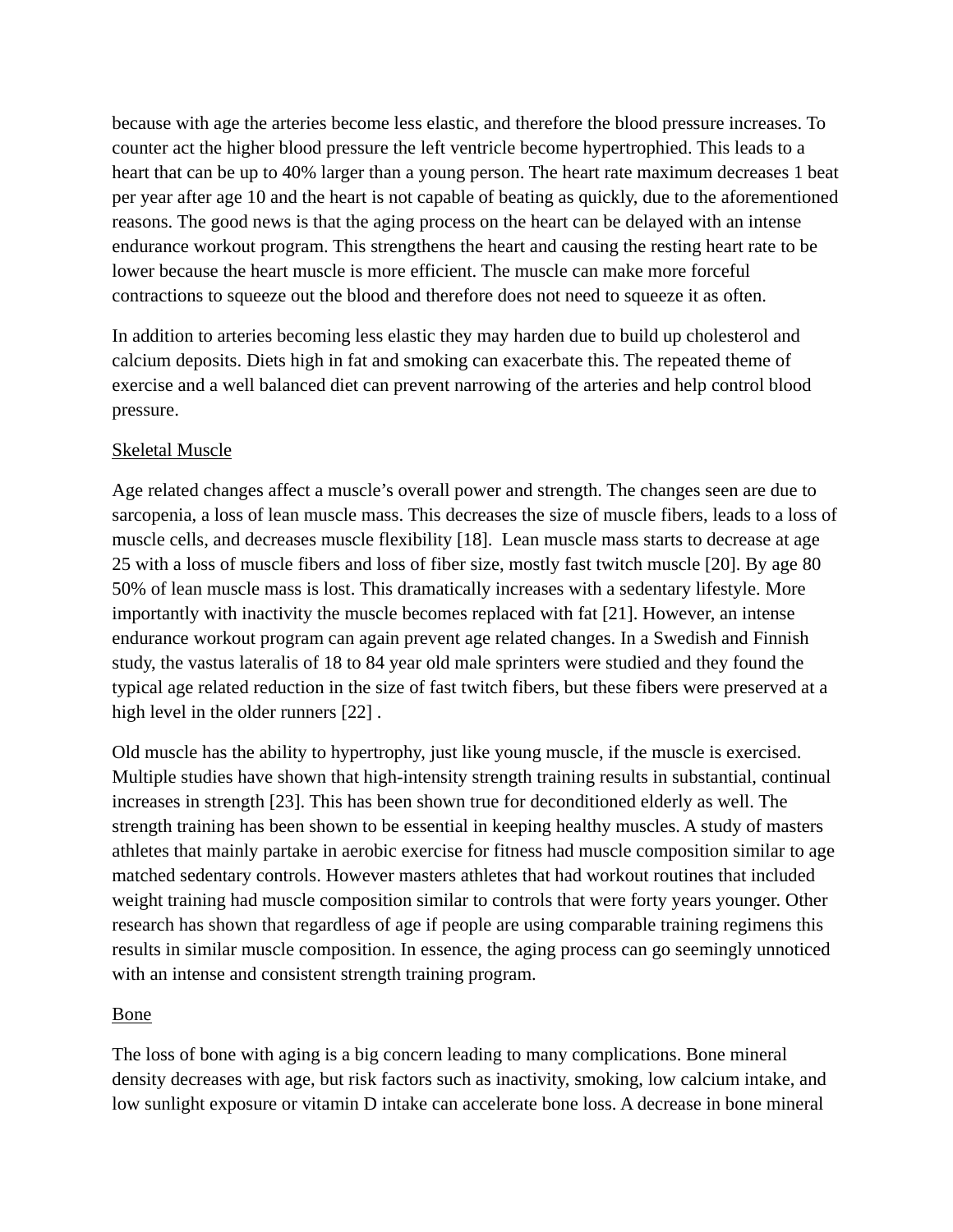density leads to osteoporosis. These soft bones are much more prone to fracture than normal density bone. A seemingly harmless fall in an osteoporotic person can lead to a complex fracture and quite possibly permanent disability. A once independent elderly person may then end up in a nursing home. Bone loss is inevitable, but osteoporosis is not. After the age of 40 bone is lost at 1.5-2% per year and women lose bone twice as fast as men. The key to bone health is of course a well balanced diet rich in calcium and vitamin D, but also weight baring exercises. For example, although swimming is an excellent cardiovascular activity, it does not stress the bones. Bones need a stress or load in order to maintain density. A study performed at the University of Pittsburgh on the bone density in senior athletes found that the women had normal bone, even the Senior Olympians in their 80s. The prevalence of osteoporosis was lower than the general population at any age.

## **New Trends in Exercise**

## Circuit Training

Circuit training has become increasingly popular. At many health clubs they have circuit training workout classes or preprinted circuit workouts for members to use. There is even a club that is devoted entirely to circuit training. The name of that chain is Curves and is a women's only circuit training health facility. These workouts are only 30 minutes and combine strength training with aerobic activity. This has become the number 1 fitness franchise recently (www.curves.com).

## Dance Exercise

At every health club there are multiple workout classes that include dance workouts. The theme ranges from African dance, flashdance, and an increasingly popular Zumba. Zumba was created in Columbia and has a Latin flare. The songs are salsa, meringue, samba, reggaeton, and other Latin rhythms. The class consists of slow and fast tempo songs for a strength training and cardiovascular workout (http://www.zumba.com/us/). To follow along to the fast beat of the music the aerobic expenditure can be intense.

## Exercise Video Games?

Exercise has even become a trendy subject in the video game world with the advent of interactive video games. One of these gaming systems is the Wii by Nintendo. The Wii holding 48.8% of the world market and Wii Fit is in the top 3 of video games in the last few years. This gaming system requires standing and movement for game play, in contrast to typical video games where people are seated and stationary. The Wii Fit in particular has an exercise program that incorporates aerobic, balance, and strength training. In both adults and children the Nintendo Wii has been scientifically shown to increase energy expenditure [24]. Although good old fashioned exercise such as walking is always a benefit and free, the Nintendo Wii may be a nice alternative to motivate previously sedentary people.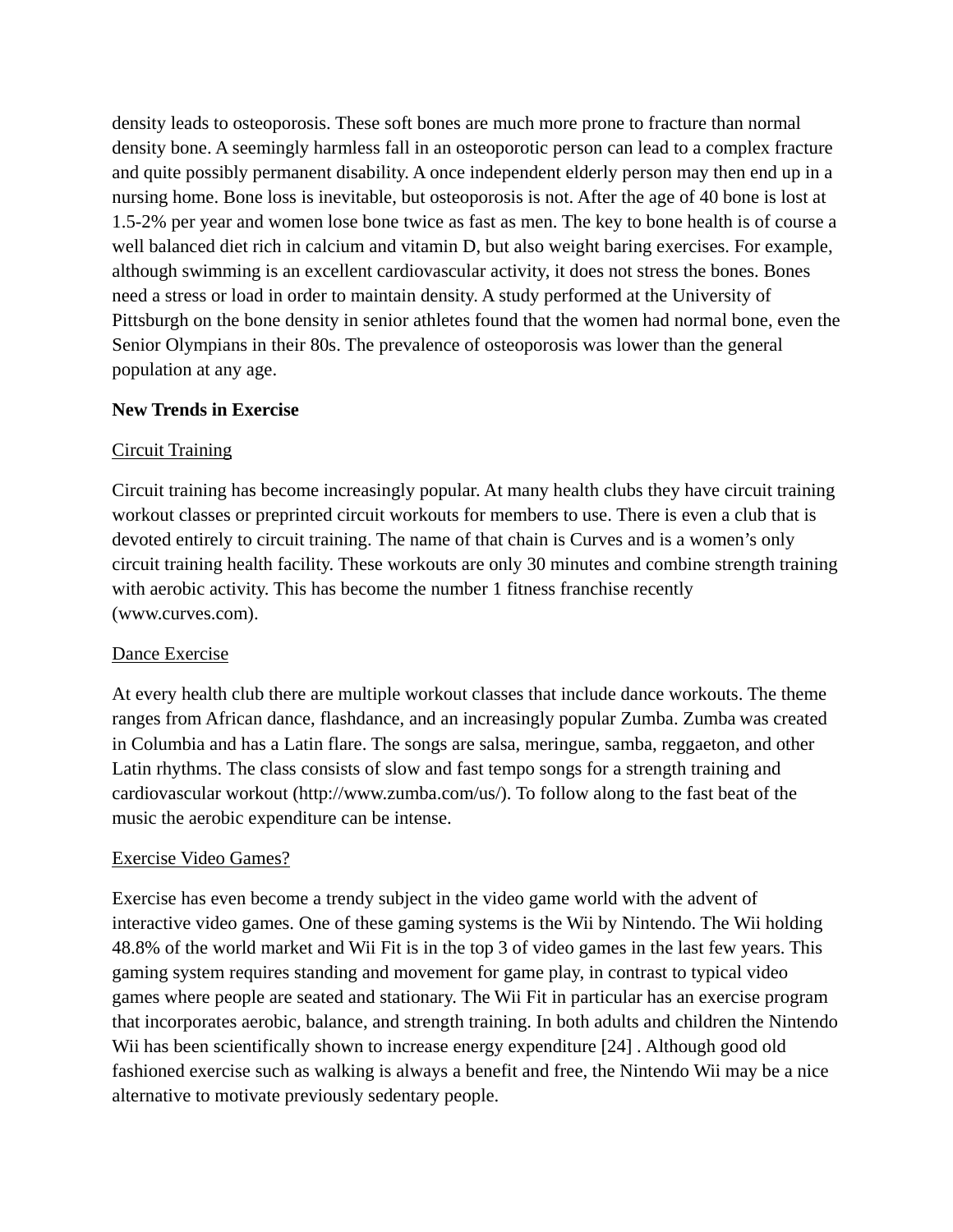While our society has become increasingly sedentary, our bodies have not gone along with the trend. We still need to exercise and remain active every day. The entire body depends on exercise to keep working efficiently. The lungs, heart, muscles, and bones all benefit from exercise. An exercise that can be anything from jogging to the stairs at work, push mowing the lawn, or boxing a friend on a video game. Although any extra movement a day can mean pounds lost or lower resting heart rate, only intense exercise can elevate a person to the level of the masters athlete. These older people have taken the aging process head on and are winning, with better health, longer life, and more satisfaction.

## Reading List:

- 1. Wright, V.J.a.R.W., *Fitness after 40: how to stay strong at any age*. 2009, New York: AMACOM
- 2. Wright, V.J. and B.C. Perricelli, *Age‐related rates of decline in performance among elite senior athletes.* Am J Sports Med, 2008. **36**(3): p. 443‐50
- 3. McCrady, S.K. and J.A. Levine, *Sedentariness at work: how much do we really sit?* Obesity (Silver Spring), 2009. **17**(11): p. 2103‐5.
- 4. Levine, J.A., *Nonexercise activity thermogenesis‐‐liberating the life‐force.* J Intern Med, 2007. **262**(3): p. 273‐87.
- 5. Levine, J.A a. S.Y., *Move a Little, Lose a Lot:New N.E.A.T. Science Reveals How to be Thinner, Happier, and Smarter*. 2009. Crown.

## References:

- 1. Blair, S.N., et al., *Physical fitness and all‐cause mortality. A prospective study of healthy men and women.* JAMA, 1989. **262**(17): p. 2395‐401.
- 2. McCrady, S.K. and J.A. Levine, *Sedentariness at work: how much do we really sit?* Obesity (Silver Spring), 2009. **17**(11): p. 2103‐5.
- 3. Levine, J.A., *Nonexercise activity thermogenesis‐‐liberating the life‐force.* J Intern Med, 2007. **262**(3): p. 273‐87.
- 4. James A Levine, M.W.V.W., Robert C. Klesges, *Increasing Non-Exercise Activity Thermogenesis: A NEAT Way to Increase Energy Expenditure in Your Patients*

Obesity Management 2006. **2**(4): p. 146-151

- 5. Levine, J.A., et al., *The role of free‐living daily walking in human weight gain and obesity.* Diabetes, 2008. **57**(3): p. 548‐54.
- 6. Novak, C.M., et al., *Endurance capacity, not body size, determines physical activity levels: role of skeletal muscle PEPCK.* PLoS One, 2009. **4**(6): p. e5869.